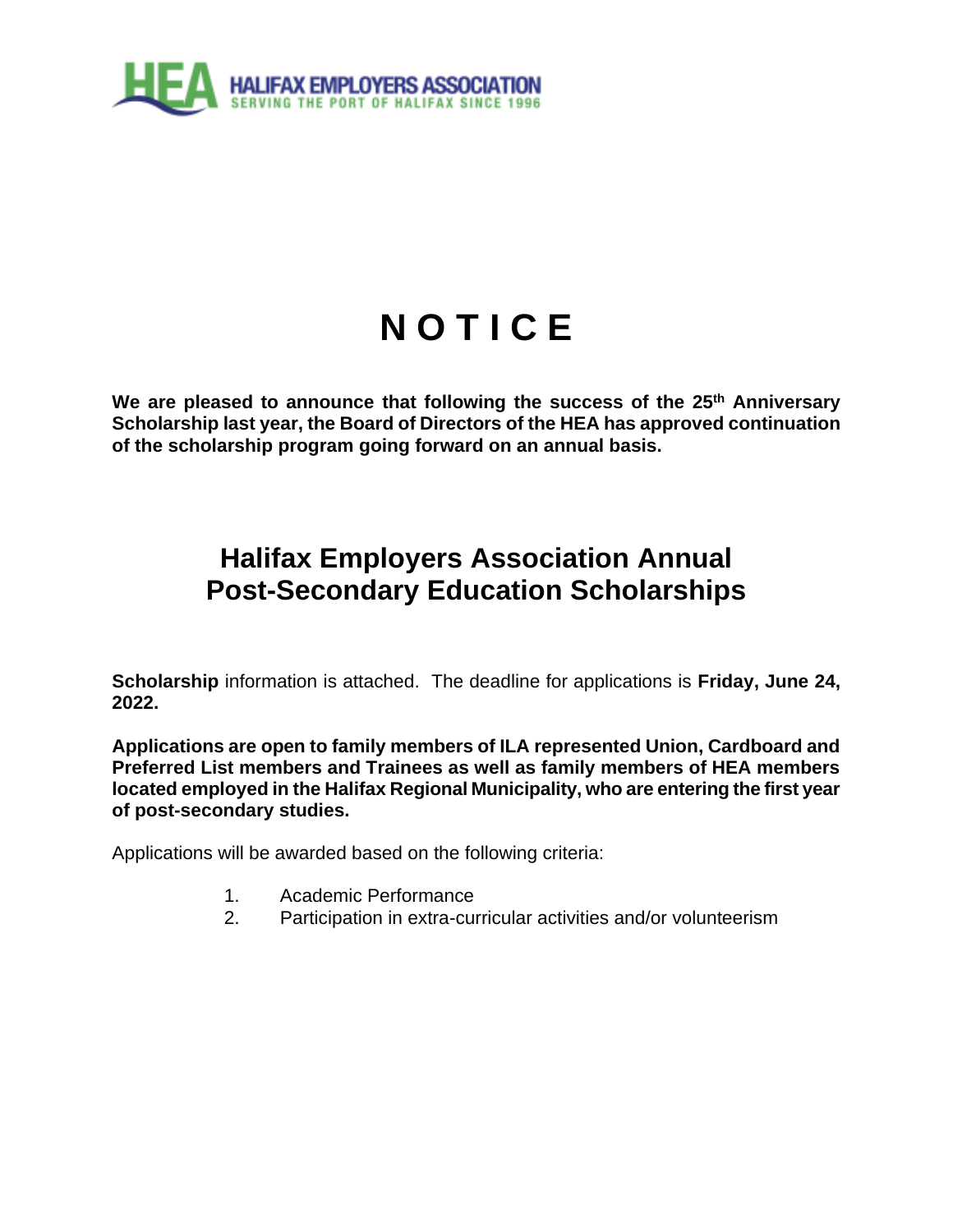

## **Halifax Employers Association Annual Post-Secondary Education Scholarships**

### **POST-SECONDARY SCHOLARSHIP PROGRAM**

Please complete the attached application form and return to our offices at the address below:

> Attn: Post-Secondary Education Scholarships Halifax Employers Association Suite 200 5121 Sackville Street Halifax, NS B3J 1K1

> > E-mail: [hea@hfxemp.ca](mailto:hea@hfxemp.ca) Fax: (902) 422-7550

#### **Completed application forms must be received at the Halifax Employers Association no later than Friday, June 24, 2022.**

This information is also available on our website under the Employee Relations Tab under Employee Communication and Notices. [www.halifaxemployers.com](http://www.halifaxemployers.com/)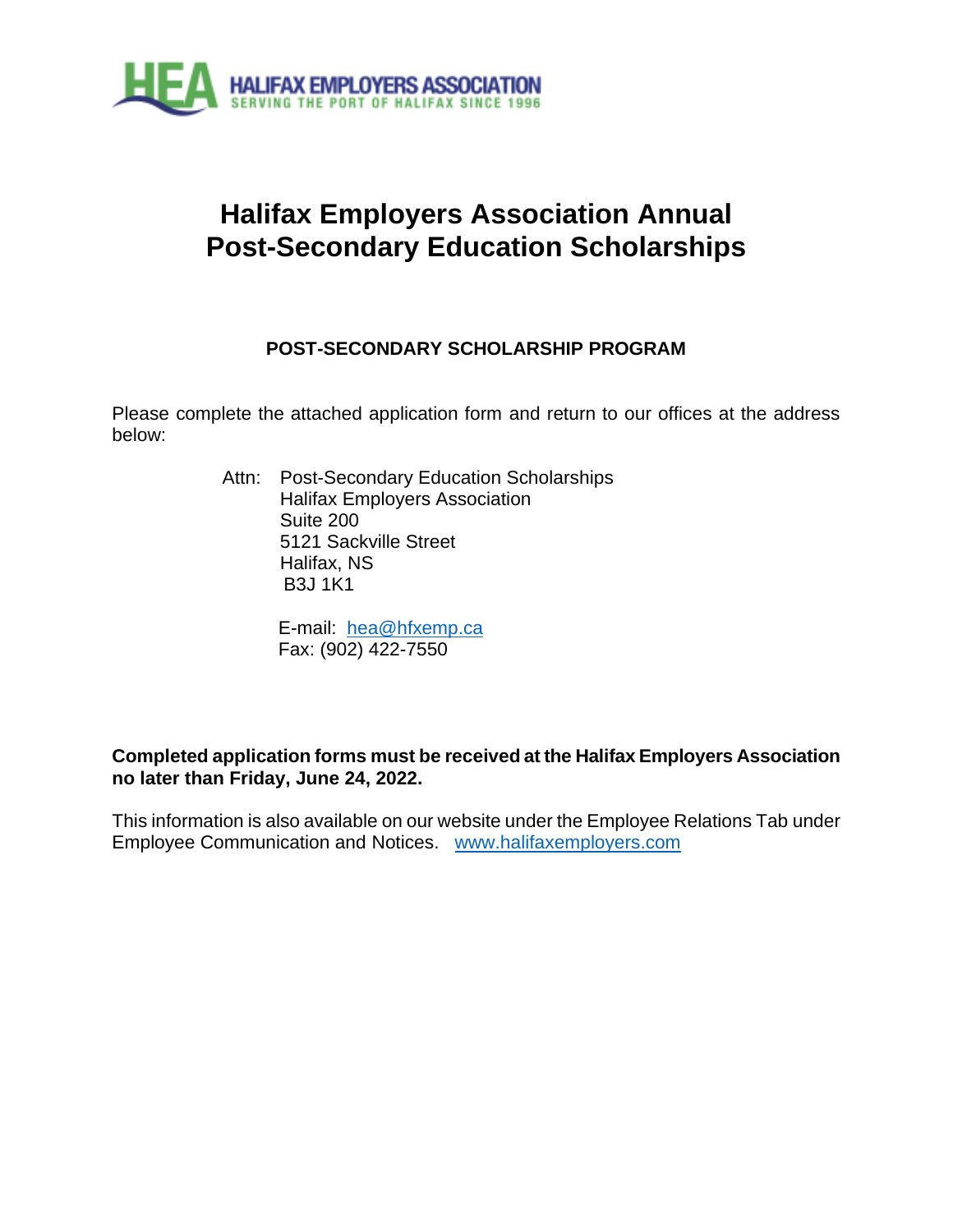

#### **HALIFAX EMPLOYERS ASSOCIATION POST-SECONDARY EDUCATION SCHOLARSHIP APPLICATION PACKAGE**

Three scholarships for full-time post-secondary studies for the forthcoming academic year **(2022-2023)** are being administered through the Halifax Employers Association.

**Completed application forms** and **an official transcript** must be received at the Halifax Employers Association no later than **Friday, June 24, 2022.**

#### Scholarships:

Two non-renewable \$1,000 scholarships are available to eligible students for tuition fees at a recognized Canadian University.

One non-renewable \$500 scholarship is available to an eligible student for tuition fees at a recognized Canadian Community College or Apprenticeship program.

#### Eligibility Criteria:

- 1. Candidates must have a parent or legal guardian who is an ILA represented Union, Cardboard, Preferred list member or Trainee, or an employee of a member of the HEA employed in HRM.
- 2. Candidates must be Canadian citizens or landed immigrants.
- 3. Candidates must have successfully completed NS Grade 12 (or equivalent) and be accepted for full-time studies at a recognized post-secondary institution. **Restricted to first-year studies**.
- 4. Preference will be given to those candidates who have not received any other scholarships for the **2021-2022** academic year.
- 5. Scholarship is only tenable in Canada.

#### Procedure:

- 1. Ensure that your package is complete and legible.
- 2. Deliver, e-mail or fax your package including **an application form** and **an official high school transcript** to the Halifax Employers Association no later than **Friday, June 24, 2022**.
- 3. Successful applicants will be notified on or about **Friday, July 8, 2022.**.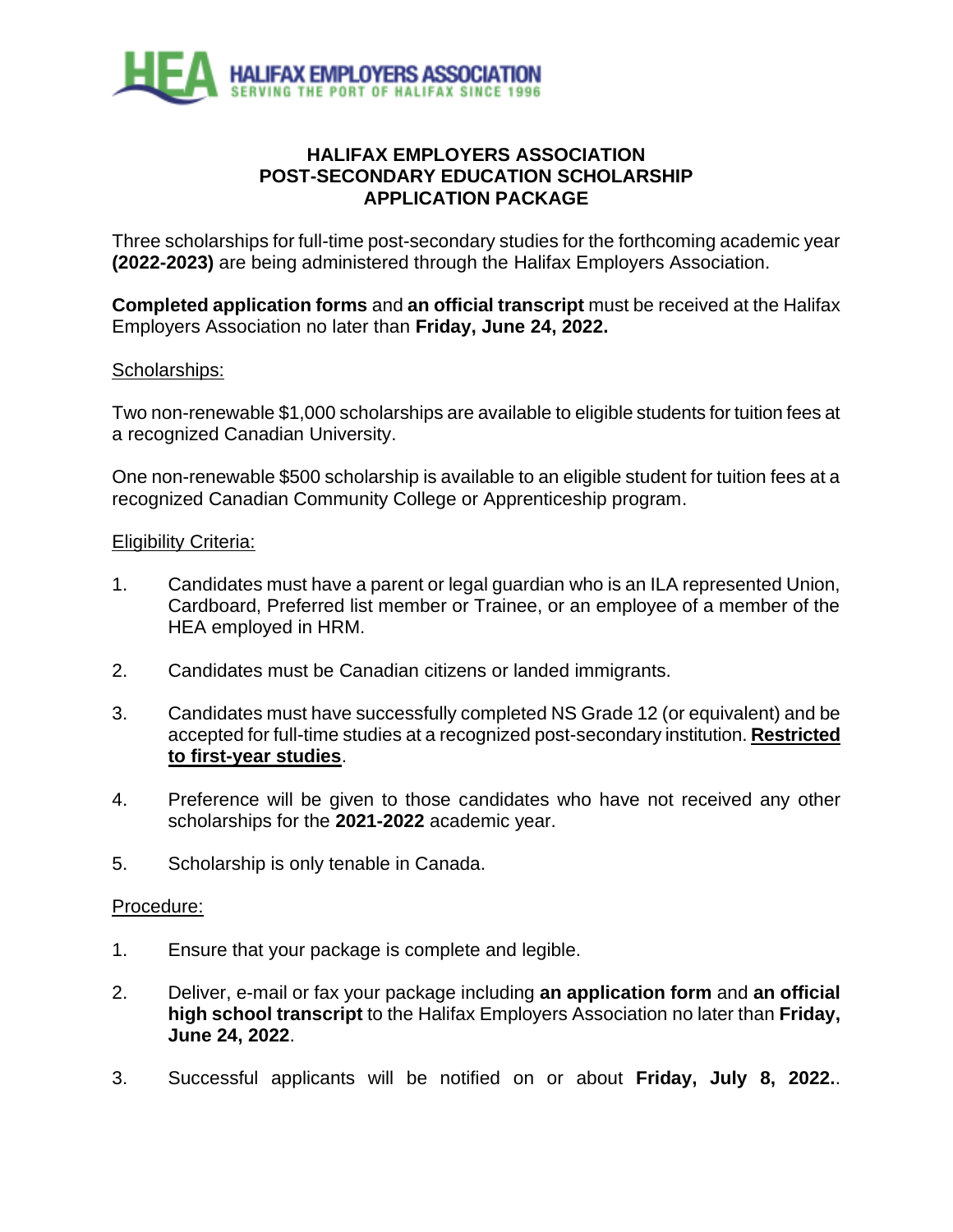

#### **HALIFAX EMPLOYERS ASSOCIATION POST-SECONDARY EDUCATION SCHOLARSHIP APPLICATION FORM**

1. (Please type or print clearly.)

| <b>Full Name:</b>                     |  |
|---------------------------------------|--|
| <b>S.I.N:</b>                         |  |
| Parent/Guardian's                     |  |
| Name                                  |  |
| <b>Mailing Address:</b>               |  |
| Telephone:                            |  |
| Email Address:                        |  |
| <b>School Name:</b>                   |  |
| School's Address:                     |  |
| Principal's Name:                     |  |
| Principal's Telephone:                |  |
| Principal's Fax:                      |  |
| <b>Scheduled</b><br><b>of</b><br>Date |  |
| <b>Graduation Ceremony:</b>           |  |
| Scheduled Location of                 |  |
| <b>Graduation Ceremony:</b>           |  |

Have you been notified that you will receive any other scholarships next academic year? Yes or No Response: \_\_\_\_\_\_\_\_\_\_\_\_\_\_\_\_\_ Total Value \_\_\_\_\_\_\_\_\_\_\_\_\_

2. My parent or legal guardian is represented by the following ILA Local (please circle appropriate local:

ILA Local 269 – Halifax Longshoremen

ILA Local 1341 – Halifax Checkers

ILA Local 1825 – Halifax Gear Repair and Maintenance

**Or** is employed by \_\_\_\_\_\_\_\_\_\_\_\_\_\_\_\_\_\_\_\_\_\_\_\_\_\_\_\_

(Name of HEA Member)